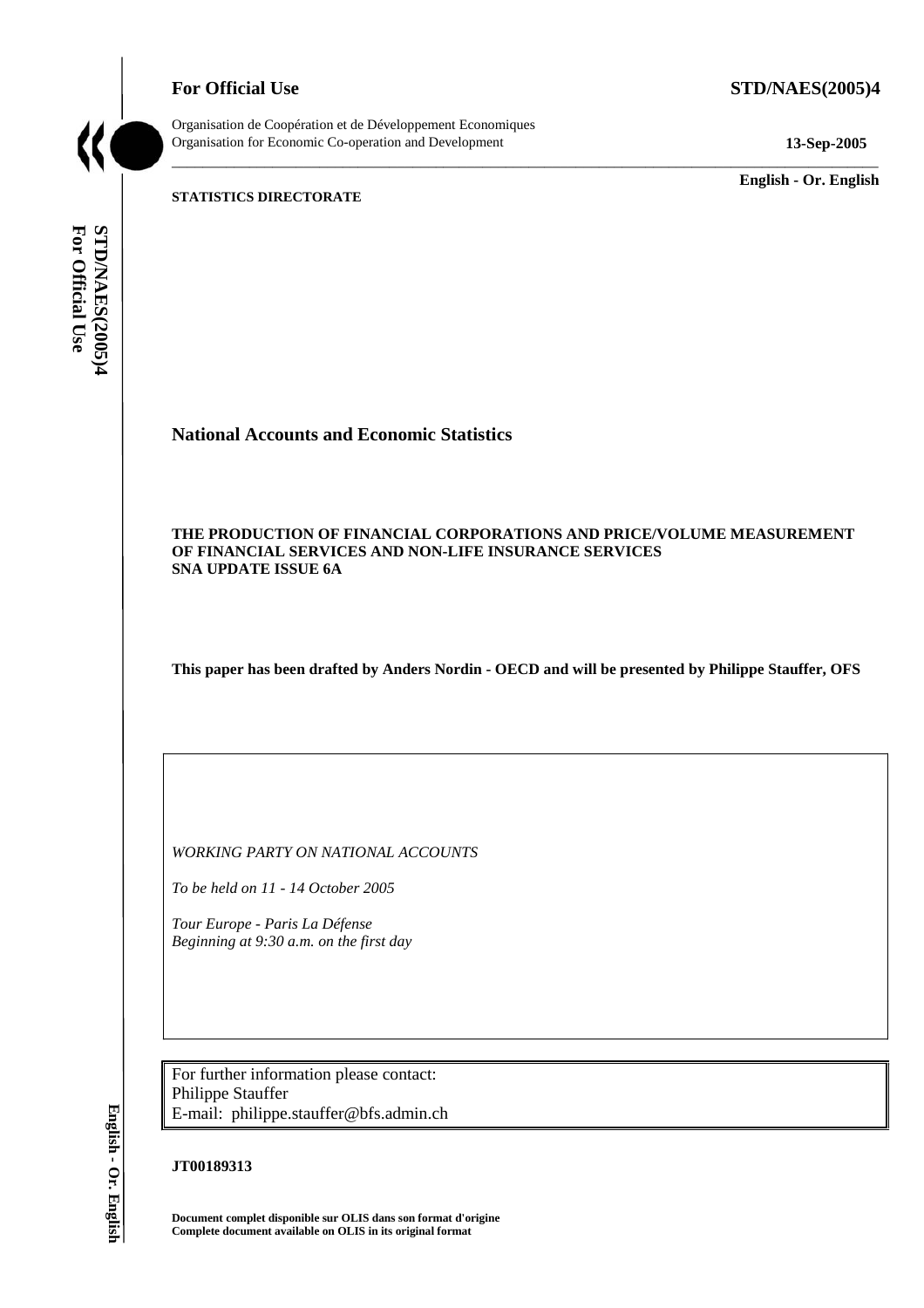#### **THE PRODUCTION OF FINANCIAL CORPORATIONS AND PRICE/VOLUME MEASUREMENT OF FINANCIAL SERVICES AND NON-LIFE INSURANCE SERVICES**

#### *SNA UPDATE ISSUE 6A*

#### **Executive summary**

The OECD Task Force on Financial Services ('The Task Force') has examined issues related to the definition of the financial corporations sector, the measurement of output, the allocation of production of financial services and price and volume measurement for financial and non-life insurance services. The task force met for the last time 9-11 May 2005, in Paris.

Developments on financial markets over the past years have significantly changed the way in which financial corporations are managed and operate with implications on the definition of financial corporations. In this respect the Task Force concluded that "Risk Management" and "Liquidity transformation" are better suited to describe the "Intermediation" activities to better capture the nature of the activities of financial corporations than "risk-taking" and "repackaging" put forward in the SNA 93. Moreover, units that provide financial services exclusively with own funds or units that produce financial services for only one unit or a group of units should be considered as financial corporations under certain conditions.

Financial services constitute the output produced by financial corporations and provided to their customers. Some of the services are priced implicitly in the form of interest margins i.e. by paying or charging different interest rates to borrowers and lenders whereas other are priced explicitly i.e. directly charged by financial corporations to their customers. The SNA 93 uses the concept of FISIM (Financial Intermediation Services Indirectly Measured) - to value financial services that are not explicitly priced but it is not totally clear about the method of calculation and in the allocation of FISIM to consuming sectors. The Task Force proposes a calculation method and clarifies the allocation. In practice the valuation and allocation of financial services is limited to loans and deposits.

The SNA 93 provides a framework for compiling price and volume measures for flows of goods and services in the national accounts context. However, the lack of adequate price and volume indicators for FISIM and non-life insurance services causes conceptual and practical problems. Thus the measurement of price and volume for FISIM and non-life insurance services has to be based on conventions that were described by the Task Force.

The work of the task force resulted in nine carefully worded recommendations entailing:

− A definition of financial corporation based on the nature of their output (financial services) instead of their activity. "Risk Management" and "Liquidity transformation" activities are added to "Financial intermediation" to better capture the nature of the activities of financial corporations.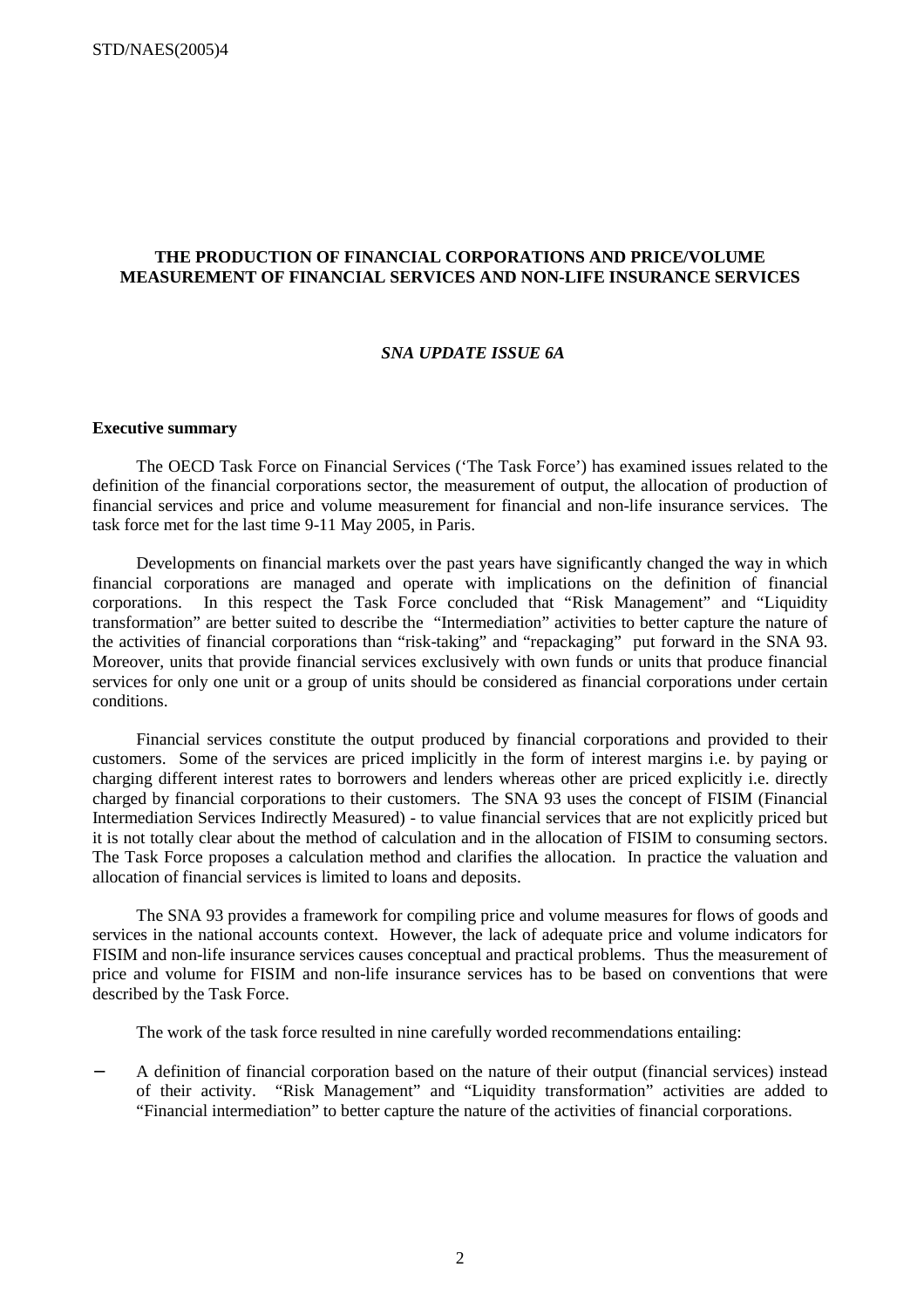- That no FISIM is recorded for non-financial corporations. Only explicit financial services are recorded for such units.
- That units which provide financial services exclusively with own funds would be considered financial corporations and will thus be productive in the sense of SNA if they provide loans to a range of clients and incur the financial risk of the debtor defaulting.
- − That units producing financial services for only one unit or a group of units are considered as financial corporations if they keep a complete set of accounts and is capable of acquiring assets and incurring liabilities on their own account.
- That expected holding gains and losses should presently not enter into the measurement of financial services output.
- That FISIM should be systematically allocated and that primarily deposits and loans attract implicit charges and these instruments are included in the calculations of FISIM. The calculation of FISIM should be based on the formula  $(r_L^t - rr^t)y_L^t + (rr^t - r_D^t)y_D^t$ t D t L<sub>un</sub>t L  $r_L^t$  –  $rr^t$   $y_L^t$  +  $(rr^t - r_b^t) y_D^t$  (see page 11) which implies the use of a reference rate (rr). This implies a change to the SNA 93 that recommended calculating FISIM as "the total property income receivable by financial intermediaries minus their total interest payable, excluding the value of any property income receivable from the investment of their own funds, as such income does not arise from financial intermediation" (paragraph 6.125)
- That the reference rate used in the compilation of FISIM should be a risk-free reference rate that has no service element in it and that reflects the maturity structure of the financial assets and liabilities to which FISIM applies. A single rate should be used for transactions in the local currency, whereas different rates may be used for transactions in other currencies.
- That with respect to market making and trading services, the measurement of the implicitely priced elements -- margins on foreign exchange and buying and selling of all securities by all financial corporations-- be made regardless of the purpose for which the securities and other instruments are being bought or sold.
- That in the absence of direct deflators for the output of implicitly priced financial services at current prices, the rate of change of the volume indicator should be derived using the rate of change of stocks of loans and deposits deflated by a general price index (e.g. the GDP deflator) or using a direct output indicator method.
- That in the absence of a direct deflator of non-life insurance output, to compile a direct volume indicator using one of two methods described in recommendation 9, and obtain the price index as the ratio between the current price series and the volume series:

*The AEG should focus on the wording of the nine recommendations. It is fair to say that, as usual, there were diverging views in the Task Force. However, the careful wording of the recommendations reflects a large consensus. After each recommendation, an explanation is given on the scope of changes implied in the SNA.*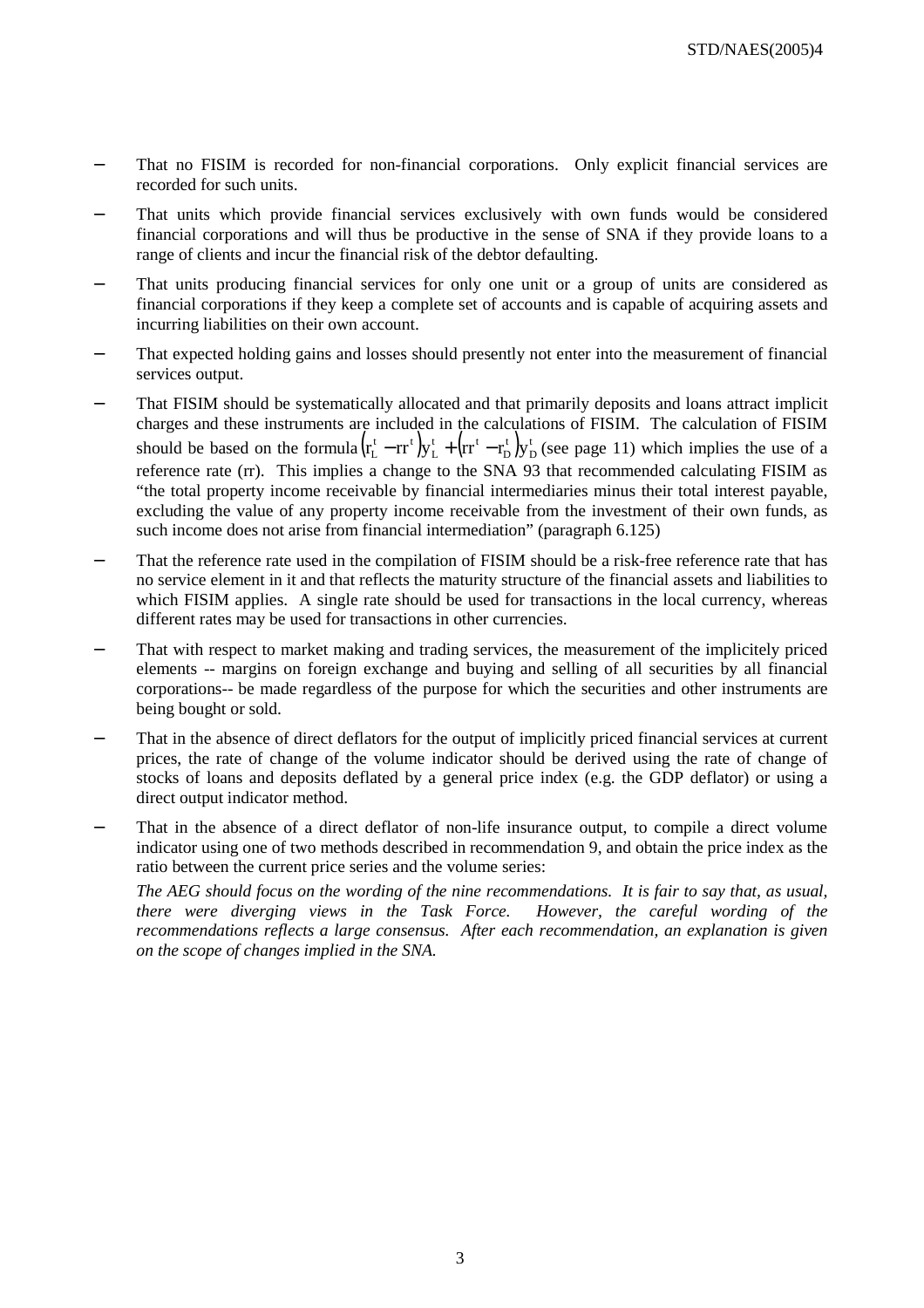## **February 2004 AEG meeting**

The OECD Task Force on Financial Services submitted three recommendations to a previous AEG meeting: A new definition of financial corporations • The principle of non-exclusion of own funds in the measurement of output • A reference rate approach for the measurement of financial intermediation services indirectly measured (FISIM). The Group discussed the definition at some length. The following comments were made: The new definition is broader than the present 1993 SNA treatment, which is a good development. The term "financial intermediation" should not disappear from the definition. The AEG invited the OECD Task Force to produce a comprehensive presentation of all the inter-related issues of sector and industry definition, valuation of output, allocation of output to users, role of own funds, treatment of unincorporated money lenders, and ancillary units such as companies` treasury departments, etc. The AEG agreed that own funds should not be excluded as a source of funds for the provision of financial services. However, the AEG recommended that the Task Force elaborate further on that. There was large support for using the reference rate approach in measuring FISIM, although not necessarily using a single rate. Nevertheless, the AEG agreed there is a need to consider alternative approaches as well, since the reference rate approach may not be applicable in many developing countries. The present report takes into account the recommendations of the February 2004 AEG.

# **I The definition of financial corporations and of financial services**

# *1.1 Identifying financial corporations: current definition and issues*

1. The SNA 93 classifies the institutional units based on the kind of economic activity they perform. Financial corporations are defined as "… all resident corporations or quasi-corporations principally engaged in financial intermediation or in auxiliary financial activities which are closely related to financial intermediation" (Paragraph 4.77).

2. Financial intermediation is defined as "…a productive activity in which an institutional unit incurs liabilities on its own account for the purpose of acquiring financial assets by engaging in financial transactions in the market. The role of financial intermediaries is to channel funds from lenders to borrowers by intermediating between them. They collect funds from lenders and transform, or repackage, them in ways that suit the requirement of borrowers. They obtain funds by incurring liabilities on their own account, not only by taking deposits but also by issuing bills, bonds or other securities. They use these funds to acquire financial assets, principally by making advances or loans to others but also by purchasing bills, bonds, or other securities. A financial intermediary does not simply act as an agent for other institutional units but places itself at risk by incurring liabilities on its own account" (Paragraph 4.78).

3. The SNA 93 definition of financial corporations puts particular emphasis on financial intermediation, i.e. on an activity, and does not specify particular services provided by financial corporations. Two elements characterise the description of the activity put forward in the SNA 93, namely "risk-taking" and "repackaging". However, the rapid development, in recent years, of various financial markets has significantly changed the way in which financial corporations operate. In this respect, the terms "financial risk management" and "liquidity transformation" seem to better describe the activities of financial corporations.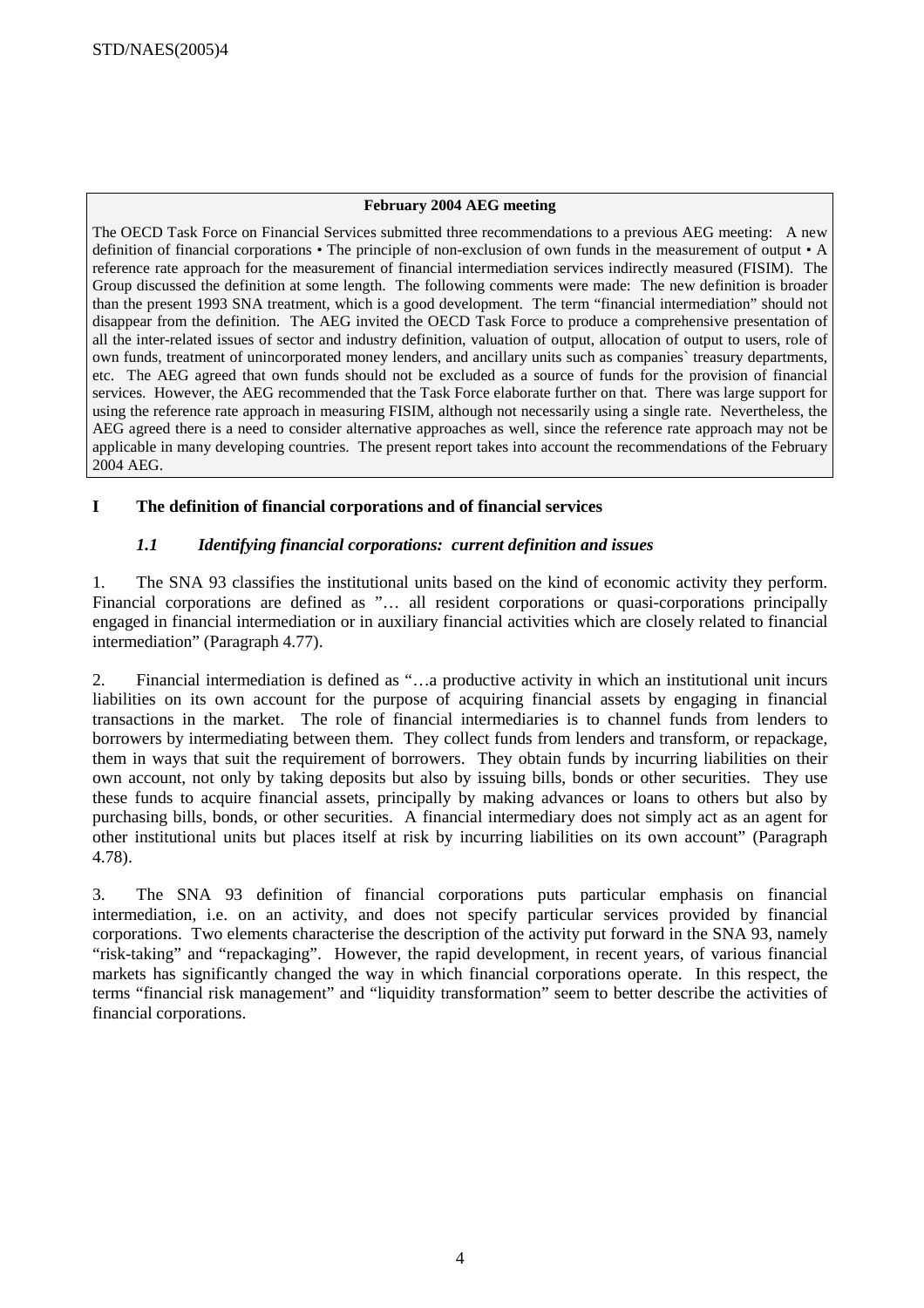#### **The changing nature of financial activities**

**Financial risk management** is a central activity of financial corporations. Changes on financial markets have, however, modified this activity. Traditionally financial risks taken by financial corporations were linked to collecting funds mainly by accepting deposits and providing funds mainly by granting credits. This "traditional" risk management has lost in importance. Nowadays, traditional bank lending is a much smaller part of finance, with traded products including securities and OTC derivatives playing a much more significant role than previously. A significant development is also securitization, which allows firms to address asset-liability risk by removing assets or liabilities from their balance sheets. In response to these trends, banks have diversified their activities into new areas such as investment banking, fund management and insurance where the risks are materially different from those of the traditional credit business. Deregulation, globalisation and increased capital mobility have sharpened competition. Major new non bank competitors have emerged which compete with banks in a number of these activities and which face similar risks, but are not subject to a credit based approach to setting capital adequacy standards. Investors have moved substantial parts of their funds from banks into non-bank financial corporations and accumulated assets with new features that are more complex.. Risks are now traded so that more risk-averse agents bear less risk than those who are risk-friendly. This kind of risk trading is therefore achieved through exchanges of risk among individuals at a given point in time.

**Liquidity transformation** shares common features with risk management and in practice it is difficult to distinguish between the two. Investors, on the one hand, have always been concerned with liquidity because they are uncertain about the time at which they may want to increase or reduce their holdings of a financial asset. Borrowers, on the other hand, are concerned with liquidity because they are uncertain about their ability to raise added funding in the future. A "new" liquidity transformation has risen in importance with financial deregulation and capital markets integration.

Arbitrage activities, counterpart activities and underwriting facilities have a common feature: they provide liquidity. By creating new assets and liabilities with different liquidity profiles financial corporations provide services on both sides of their balance sheets. Here again the remuneration of this "new" liquidity is different: while commissions remunerate some of these actions, others –like arbitrage- are remunerated through holding gains or losses.

4. It is also worth observing that the definition of financial intermediation in paragraph 4.78 does not make reference to any particular composition of assets or liabilities. A unit that exclusively collects funds for investment by issuing interest-bearing securities would clearly qualify as a financial corporation. This means that channelling deposits into loans is not a necessary condition for identification as a financial corporation.

5. However, there is some ambiguity about the role of 'own funds' as a source for financial intermediation. Paragraph 4.78 allows for funds to be obtained by issuing all kinds of securities, and by implication this includes shares and therefore part of equity which can reasonably be equated with 'own funds'. However, paragraph (6.125) of the SNA explicitly excludes own funds as a source for intermediation activity and the associated services. Furthermore, the SNA indicates that the exclusive use of a unit's own funds as a source of lending and investment does not give rise to financial intermediation.

# *1.2 Units lending own funds<sup>1</sup>*

6. The issue of lending of own funds relates essentially to the status of some units that finance themselves exclusively via equity: mutual funds, venture capitalists, and money lenders (important for instance in India) and whether or not they are financial corporations.

 $\overline{a}$ 

<sup>1</sup> Own funds are defined in paragraph 16.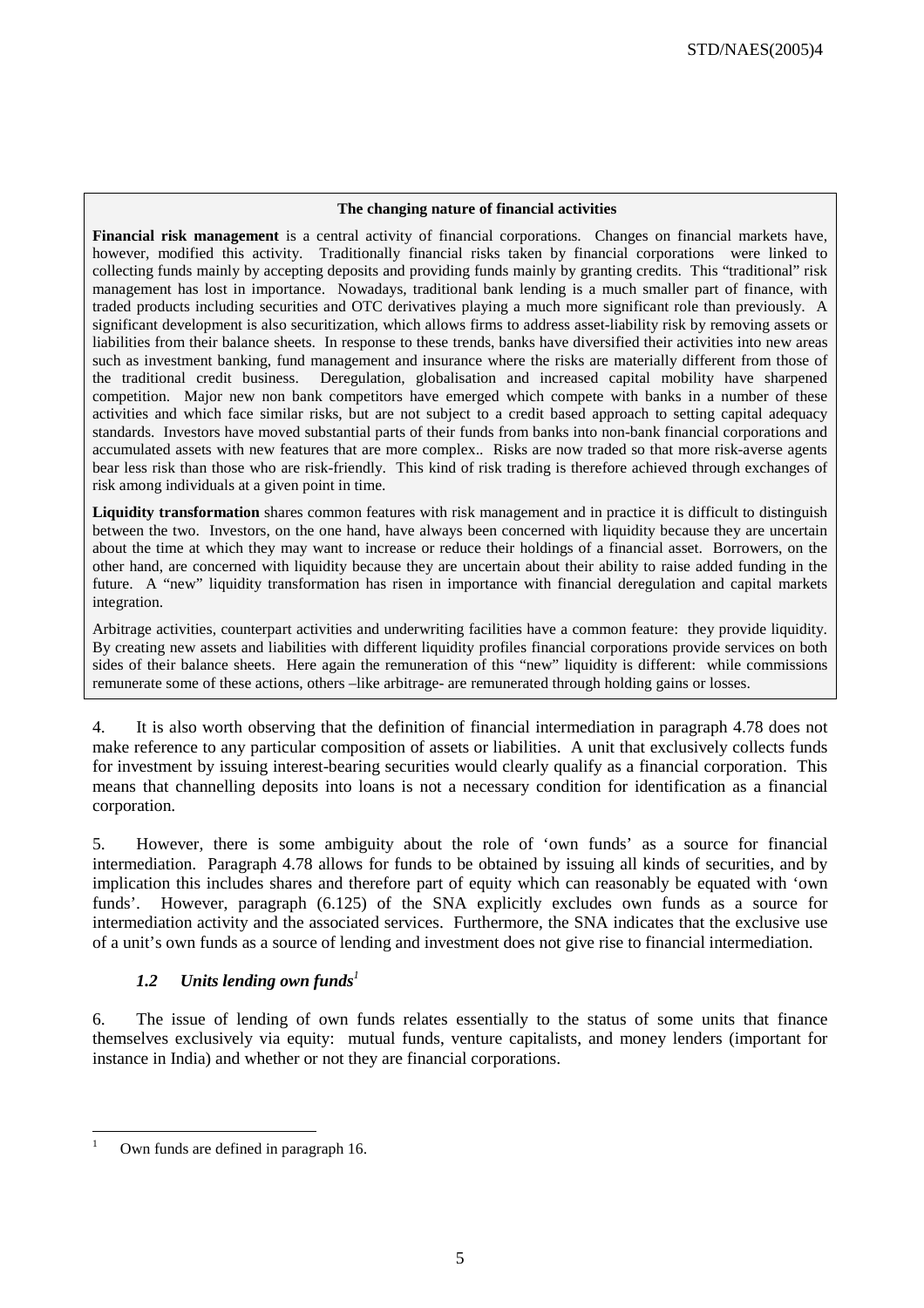7. SNA paragraph 6.134 says that money lenders on own funds are not financial intermediaries: "Some money lenders lend only their own funds. The activity of such small-scale money lenders, including many village money lenders, is not financial intermediation as they do not channel funds from one group of institutional units to another. Lending as such is not a process of production and the interest received from the lending of own funds cannot be identified with the value of any services produced." However, in some countries unincorporated money lenders are important source of financing and should be seen as financial corporations. Therefore, it seems reasonable to consider unincorporated money lenders in some countries that on-lend their own funds as well as on-lending deposits as financial corporations and thus a producer of output of financial services.

# 1.3 Units producing financial services to only one unit or a group of units: Current *recommendations and considerations about the classification*

8. The SNA 93 makes a distinction between corporations, quasi-corporations and ancillary corporations. Corporations and quasi-corporations are recognised as institutional units and are classified to a sector according to their principal economic activity whereas ancillary units are not recognised as institutional units, but together with their parent company.

9. In the SNA 93 ancillary units are defined as being "subsidiary corporations, wholly owned by a parent corporation, whose productive activities are ancillary in nature: that is, are strictly confined to providing services to the parent corporation, or other ancillary corporations owned by the same parent corporation (paragraph 4.40)."According to paragraph 4.44, 'ancillary corporations are not treated as separate institutional units because they can be regarded as artificial units created to avoid taxes, to minimise liabilities in the event of bankruptcy, or to secure other technical advantages under the tax or corporation legislation in force in a particular country.'

10. Related to the discussion of ancillary corporations are Special Purpose Entities (SPEs) that are units set up through the transfer of assets, liabilities or rights to carry out well-specified activities or series of transactions directly related to the specific purpose for which they were formed. The scope of activities that can be conducted by SPEs is very broad. Although they historically originated in the non-financial corporate sector, the use of SPEs has spread to all sectors in the economy. In the financial services industry, they are commonly set up for providing financing and asset holding services to one company or a group companies (asset management, corporate treasury services, trusts etc.) In the public sector, the activities of SPEs are related to public-private partnerships, securitization programs, manage financial assets and liabilities, deliver services on behalf of the government etc.

11. SPEs often have little or no employment, or physical presence. Most SPEs are established in economies other than that of the parent company. Incorporation of SPEs is often associated with offshore financial centers but may also be found in other jurisdictions. SPEs are not explicitly dealt with in the SNA 93 and other related manuals

- 12. For the treatment of such units in the SNA, the following should be followed:
- Determine whether to recognise them as separate institutional units
- If they are institutional units, determine to which institutional sector the units belong.

13. When SPEs are regarded as institutional units, the general principles of sector classification guidelines should be used to determine the sector classification of SPEs. The following should be considered:

Determine in which economic territory the unit is resident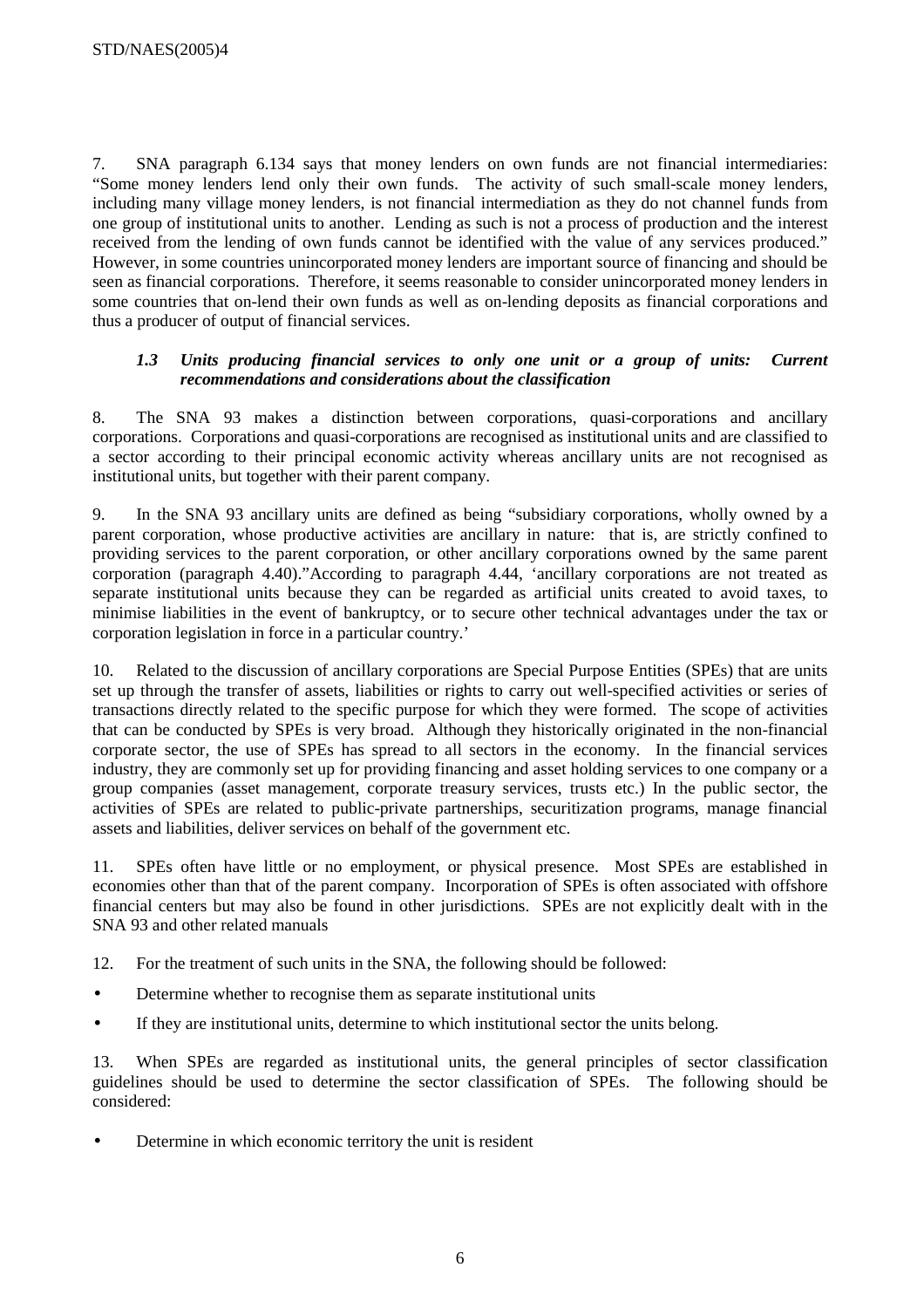• Determine whether the activities of domestic SPEs are financial or non-financial: The recognition of SPEs as separate financial institutional units should depend on if they are actively engaged in managing their portfolio and placing them themselves at risk.

14. If classified as financial corporations, SPEs are considered as producers of output of financial services. Nevertheless, the question that arises is whether SPEs classified as financial corporations can be considered producers of FISIM. The Task Force has not specifically discussed this issue but it may be noted that Eurostat considers that SPEs are not to be regarded as generators of FISIM.

# *1.4 Recommendations*

15. In the light of the changing nature of financial activities and units and the work carried out to define specialised units, the Task Force agreed on the following recommendations:

# **Recommendation 1**

Financial corporations consist of all resident corporations and quasi corporations that are principally engaged in providing financial services including insurance and pension funding services to other institutional units. The production of financial services is the result of financial intermediation, risk management, liquidity transformation and/or auxiliary financial activities.

In principle, financial services can be provided as a secondary activity. In practice, however, in many countries, the provision of financial services is so strictly regulated that there may be no other unit providing financial services than financial corporations. By convention, even if financial services are provided by non financial corporations, no indirect charges (FISIM) are imputed. On the other hand, financial services provided for explicit charges are recorded as such.

Financial intermediation, financial risk management and liquidity transformation are productive activities in which an institutional unit incurs financial liabilities for the purpose of acquiring mainly financial assets. Corporations engaged in these activities obtain funds by taking deposits and issuing bills, bonds or other securities. They use these as well as own funds to acquire mainly financial assets by making advances or loans to others and by purchasing bills, bonds, or other securities.

Financial services provided include monitoring services, convenience services, liquidity provision services, risk assumption services, underwriting services and trading services<sup>2</sup>.

16. In the present paper, own funds are defined as the sum of the net worth (B.90) and shares and other equity (AF.5). The following more precise definition was brought forward by the Eurostat Working Group on Unquoted Shares (WGUS) (originally suggested by the Sub-group on shares and other equity of European Monetary Institute's Monetary Financial Accounts Task Force (MUFA TF) and slightly modified by Working Group on balance of Payments and External Reserves Statistics (WG BP&ER)). The definition consists of the following components:

- − paid-up capital net of own shares
- shares premium accounts, investment grants excluding goodwill,
- all types of reserves,

 $\frac{1}{2}$  The present recommendation should, in principle, lead the editor of the SNA 93 Rev.1 to use a new name for ''FISIM'', which is dominated by the term ''financial intermediation''. However, the Task Force has not discussed a new name, but something more general such as FSIM (Financial Services Indirectly Measured), could be in the view of the moderator a good compromise. Nevertheless, the present paper continues to use the term FISIM.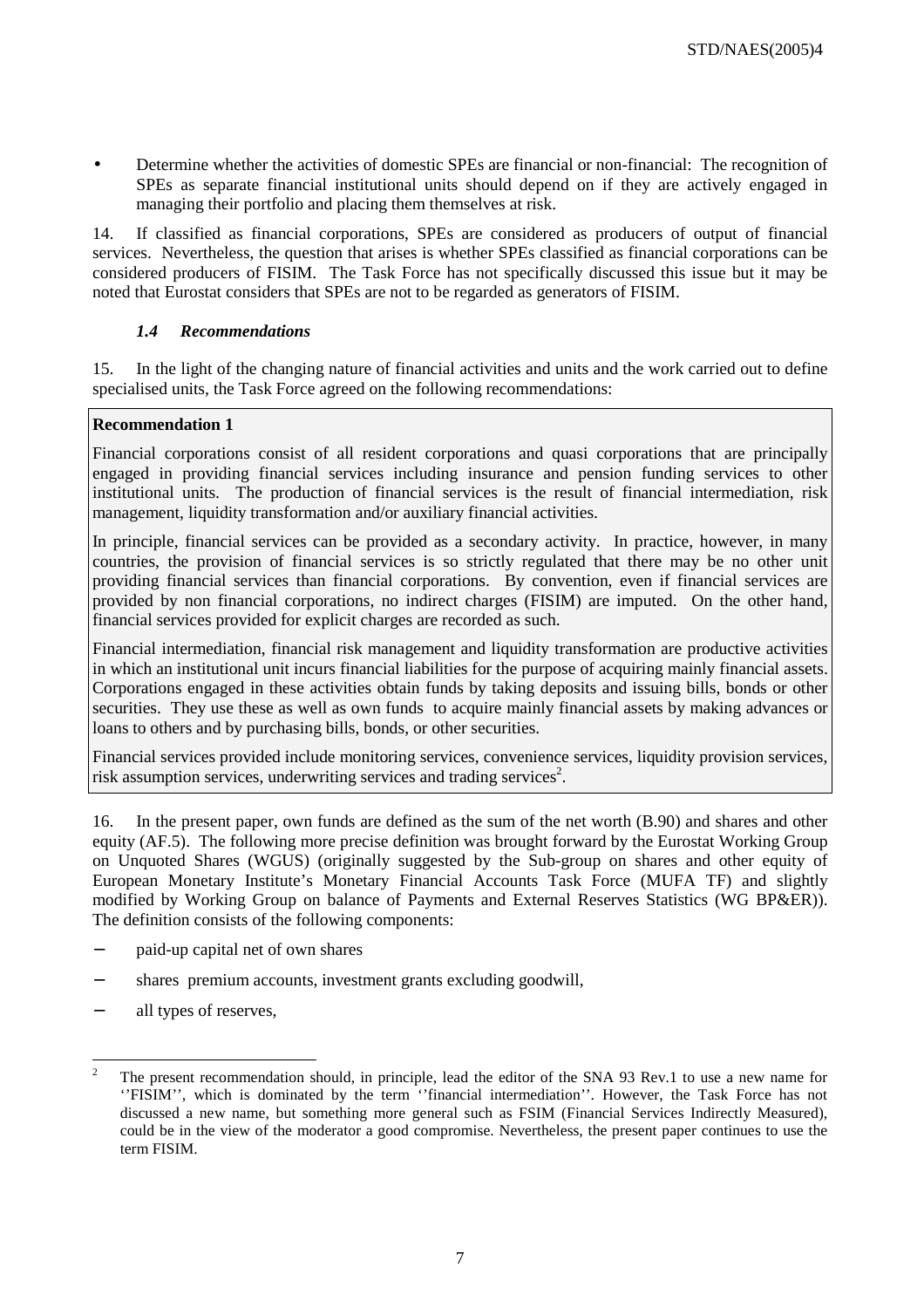non-distributed profits net of losses and including the results for the current year

## **Recommendation 2**

The 1993 SNA states that lending own funds does not give rise to production. While it is true that units lending own funds do not engage in financial intermediation, with a broader definition of financial services, units lending own funds may provide a financial service. At a minimum, an incorporated enterprise (thus with a full set of accounts) which, as its main activity, provides loans to a range of clients and incurs the financial risk of the debtor defaulting, should be treated as a financial corporation providing financial services. Its allocation to the appropriate sub-sector of S.12 (financial corporations) has yet to be determined.

In addition, some unincorporated enterprises which provide loans to a range of clients other than just to family and friends on a regular business basis may also be treated as providing financial services. The advice of experts from countries where this practice is widespread is needed to specify when and how such units are to be identified and whether they are to be treated as unincorporated enterprises in the household sector or quasi-corporate enterprises in the financial sector.

## **Recommendation 3**

An entity providing financial services as specified in Recommendation 1 to only one unit or a group of units is considered to be a separate institutional unit (and a financial corporation) if it keeps a complete set of accounts and is capable of acquiring assets and incurring liabilities on its own account.

A similar entity which does not have a complete set of accounts is treated an institutional unit (and a financial corporation) only if it is resident in a country other than any of the units to which it is providing the services, in accordance with SNA/BPM practice of treating non-resident unincorporated enterprises as quasi-corporations.

17. **Warning to the AEG:** It should be pointed out that the second part of recommendation 3 is in conflict with the recommendations of the Task Force on Harmonisation of Public Sector Accounting (TFHPSA) which recommend that government special purpose entities which might be set up abroad for activities which are specific to government (privatization, defeasance, securitization etc.) should be consolidated with the rest of the government accounts.

## **Implications for the SNA:**

 $\overline{a}$ 

- o *Paragraphs 4.77-4.80 concerning the definition of financial corporations and their activity*
- o *Paragraphs4.40-4.44 concerning ancillary corporations;*
- o *Paragraphs 6.133 and 6.134 concerning money lenders; and*
- o *Paragraphs that require exclusion of own funds from 'intermediation' activity, in particular 6.125.*
- 18. These recommended changes to SNA involve:
- Defining financial corporations by the nature of their output (financial services including insurance and pension funding services) instead of their main activity (intermediation) while still preserving the term "financial intermediation" to reflect their main activity<sup>3</sup>. This will increase the number of

<sup>3</sup> As recommended by the February 2004 meeting of the AEG.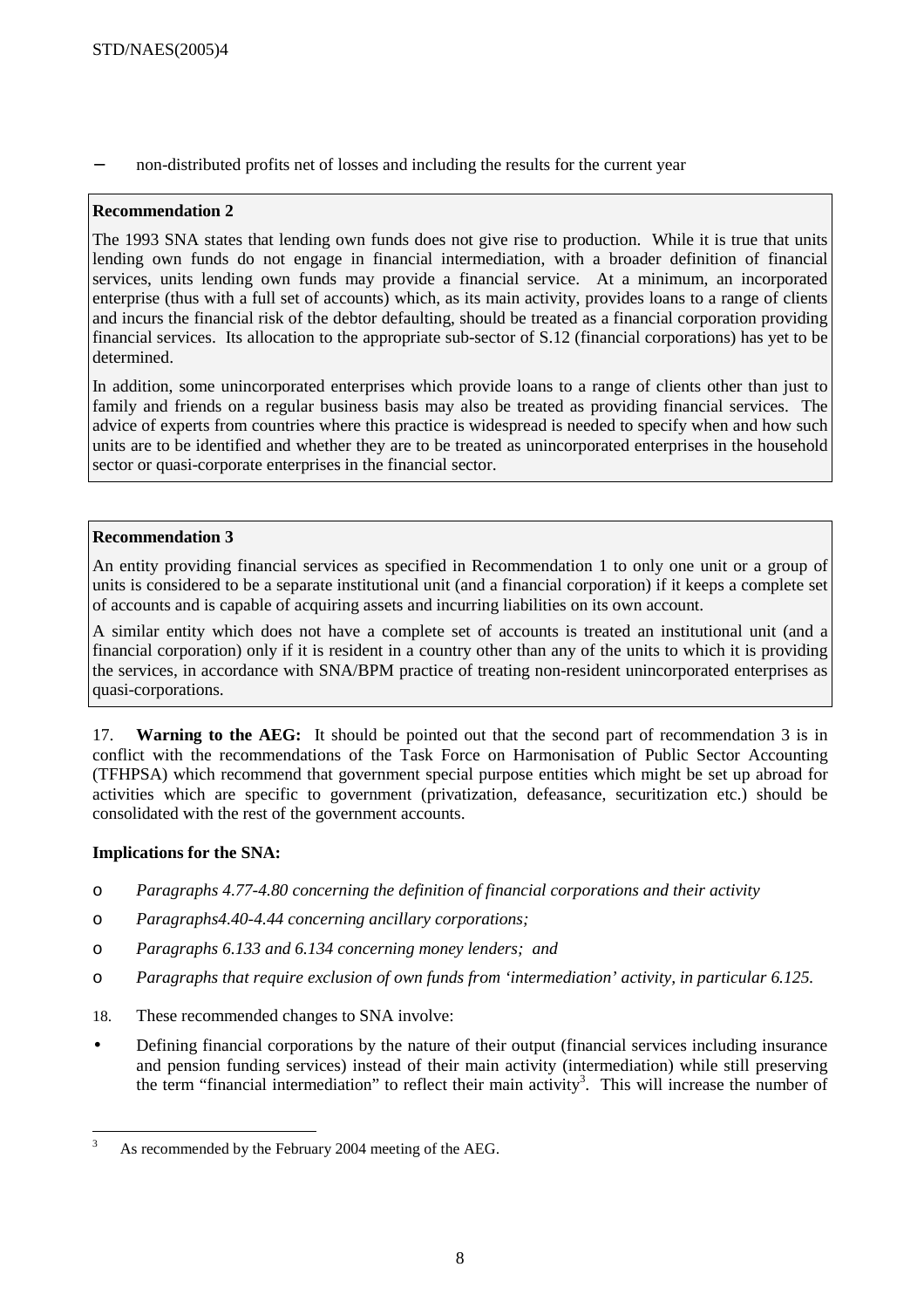units defined as financial corporations and probably the level of the overall production of financial services in the SNA 93 Rev.1.

- Treating all sources of funds symmetrically, in recognition of the fact that financial services are produced by taking and investing funds, independently of their origin. In particular, they do not exclude a financial corporations' own funds as a source of financing. This will increase the value of production of financial services in the SNA 93 Rev.1.
- Making specific reference to services included in the concept of financial services (e.g. liquidity provision services and risk assumption services).
- Those units that provide financial services exclusively with own funds would be considered financial corporations if they provide loans to a range of clients and incurs the financial risk of the debtor defaulting. This will increase the value of FISIM in the SNA 93 Rev. 1.
- Those units that produce financial services for only one unit or a group of units are considered as financial corporations providing financial services if they keep a complete set of accounts and are capable of acquiring assets and incurring liabilities on their own account. This will lead to an increase in the value of the production of financial services in the SNA 93 Rev.1.

## **II Measurement of output and allocation of FISIM**

## *2.1 Financial services and financial instruments*

19. *Financial services* constitute the output produced by financial corporations and provided to their customers. Some of the services are priced implicitly in the form of interest margins i.e. by paying or charging different interest rates to borrowers and lenders whereas other are priced explicitly i.e. directly charged by financial corporations to their customers.

20. *Financial instruments* are the only observable form through which some financial services are provided to their customers. Some financial instruments could be considered as functioning as 'inputs' into the production process of financial services, but they are not 'inputs' in the SNA sense of being intermediate consumption to the production process. They are only inputs in the sense that they are needed to generate financial services. Thus, financial instruments cannot and should not be classified into categories of inputs or outputs in the SNA.

21. The total value of output of financial corporations consists of two components: (1) commissions and fees (directly measured) and (2) revenues from financial intermediation services indirectly measured. The Task force did not propose any changes to (1), but only to (2).

## *2.2 Financial intermediation services indirectly measured (FISIM): current recommendations*

22. In the SNA 93 (paragraph 6.124) it is stated that "some financial intermediaries are able to provide services for which they do not charge explicitly by paying or charging different interest rates to borrowers and lenders". They are able to defray their expenses and have an operating surplus by receiving rates of return on the funds they lend that are higher than the rates they pay on the funds they borrow. This leads to a situation where the part of services that are not explicitly charged must be indirectly measured, financial intermediation services indirectly measured (FISIM).

23. The value of FISIM is defined as "the total property income receivable by financial intermediaries minus/ their total interest payable, excluding the value of any property income receivable from the investment of their own funds, as such income does not arise from financial intermediation" (paragraph 6.125).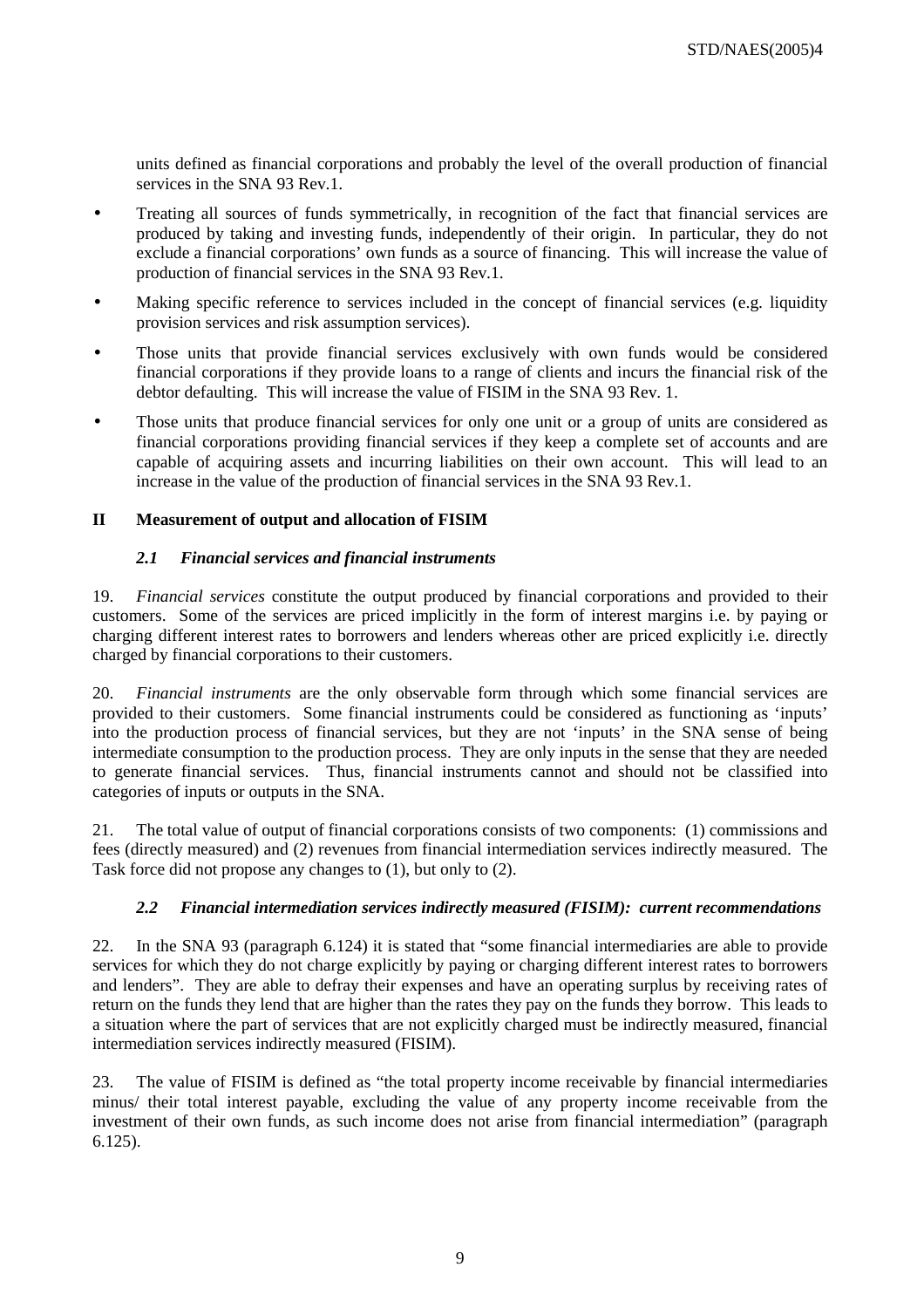24. For the calculation of the value of the financial services, SNA 93 (6.127 and 6.128) recommends using the "difference between the actual rates of interest payable and receivable and a 'reference rate' of interest". The latter rate "represents the pure cost of borrowing funds – that is a rate from which the risk premium has been eliminated to the greatest extent possible and which does not include any intermediation services".

## **European Union Legislation on FISIM**

In its FISIM Regulation<sup>4</sup>, Eurostat uses this approach to determine and allocate FISIM by users sectors. While the SNA 1993 left open various possibilities the reference rate chosen by Eurostat is a computed rate based on interbank loans and production is restricted to deposits and loans. Eurostat FISIM is then calculated as  $\left(\mathbf{r}^\mathrm{t}_\mathrm{L}-\mathbf{r}\mathrm{r}^\mathrm{t}\right)\!\mathbf{y}_\mathrm{L}^\mathrm{t}-\!\left(\!\mathbf{r}^\mathrm{t}_\mathrm{D}-\mathbf{r}\mathrm{r}^\mathrm{t}\right)\!\mathbf{y}_\mathrm{D}^\mathrm{t}$ t <sub>me</sub>t D t L  $r_{\rm L}^{\rm t}-r r^{\rm t}\, {\rm )y}_{\rm L}^{\rm t}$   $-{\rm (r_{\rm D}^{\rm t}-r r^{\rm t})y}_{\rm D}^{\rm t}$  . This is often presented as  ${\rm (r_{\rm L}^{\rm t}-r r^{\rm t})y}_{\rm L}^{\rm t}$   $+{\rm (r r^{\rm t}-r_{\rm D}^{\rm t})y}_{\rm D}^{\rm t}$ t D t l<sub>an</sub>t L  $r_{\rm L}^{\rm t}$  –  $rr^{\rm t}$  )y<sub>L</sub> +  $\left(\rm{rr^{t}} - \rm{r_{D}^{t}}\,\right)$  because the reference rate will normally exceed the deposit rate in the presence of implicitly-priced services to depositors.

In the discussion on the FISIM regulation, which considered the results of the 4-year trial exercises of various methods in calculating FISIM allocation, the EU countries and Eurostat decided to calculate FISIM allocation on loans and deposits only. The decision was based on the following arguments:

- The banks control the interest rates of loans and deposits, and do not control the interest rates of the other financial instruments, such as bonds and other securities.
- The interest rates on loans and deposits are easy identifiable with a clear distinction of interest rate charged on loans (being higher) and on deposits (being lower). This distinction is very important because the calculation method of FISIM allocation is based on the difference between actual interest rates and reference rate. This distinction is not very clear for bonds or other securities.
- In some cases, calculation of FISIM allocation on bonds resulted in negative FISIM margins. This is because, the reference rate is not always lower than actual interest rate received on bonds. It was found that sometimes banks hold in their assets treasury bonds that have very low interest rate.

## *2.3 Securities as carriers of financial services*

25. An important question in the context of the calculation of FISIM is whether (in addition to loans and deposits) securities (shares owned and issued, bonds owned and issued) are carriers of financial services and whether returns from all these securities should be included in an estimate of the total value of financial services.

26. A difficulty in this context is whether the calculation of FISIM for *bills* and *bonds* should use the current yield to maturity, or only the yield to maturity at time of issue. If the former is chosen, this will introduce the creditor principle of income (contrary to the debtor principle). The debtor principle will frequently produce negative FISIM because of changes in the reference rate of interest. Hence, in order to avoid negative FISIM the creditor principle (current market yield) would have to be used. This is, however, undesirable because the ISWGNA and the AEG (and the CMFB) have confirmed that the debtor principle should apply in the SNA 93 and ESA 95. The results of trial exercises made in the European Union (EU) show that the inclusion of bills and bonds lower the value of FISIM, and result in some cases in negative FISIM. Moreover it would be difficult to attribute FISIM generated by bills and bonds to user sectors.

27. Particular attention has to be paid to *shares*. Equity can be seen as one particular way of providing liquidity and risk assumption services to non-financial units. It is more difficult to make this case for equity held by financial institutions with a view to achieving short-term trading gains. However, even in this case, there may be a portfolio management service rendered, for example to holders of securities

 $\overline{a}$ 4 Council Regulation (EC) No 448/98 of 16 February 1998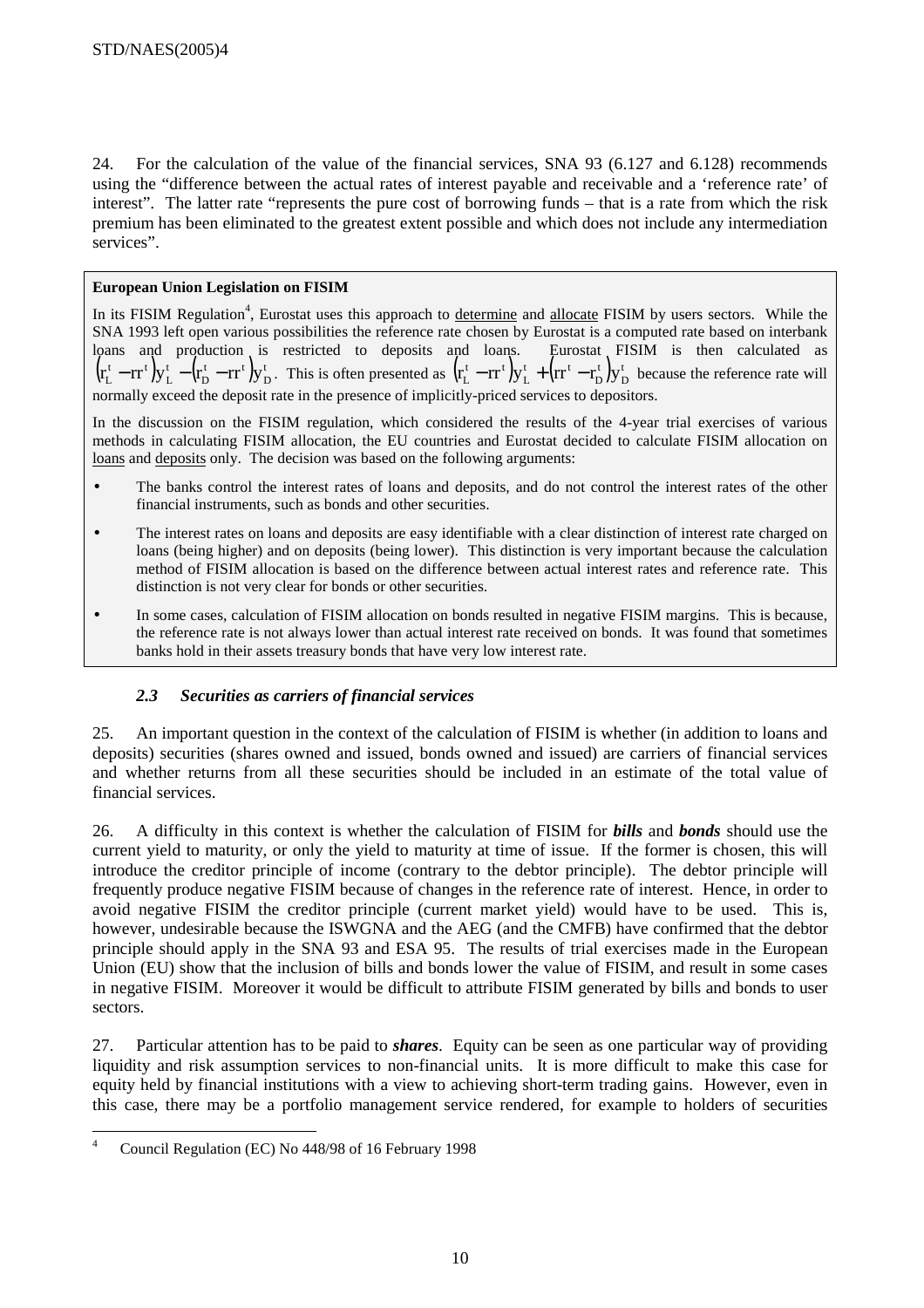issued by the financial corporation. In the event, this may also be a service for the financial corporation's own shareholders who bought equity of the financial corporation in expectation of returns following successful portfolio management services. An argument in the consideration against the inclusion of shares is the fact that an important part of the returns to shares consists of *holding gains or losses* that receive special treatment in the system of national accounts.

28. Because of these difficulties, the Task Force agreed that FISIM should be systematically calculated and allocated primarily to deposits and loans and that the calculation of FISIM be based on the use of reference rates.

## **Recommendation 4**

Financial institutions charge for some services explicitly and some implicitly. From an economic perspective, all financial instruments are potentially involved in the production of financial services. Some financial instruments attract only explicit charges but several may attract implicit charges alone or in addition to explicit charges. Deposits and loans attract implicit charges and these instruments are included in the calculations of FISIM. Other instruments may attract FISIM but will not be included unless a clear allocation to users is possible. Thus, in practice, FISIM may be limited by convention to loans and deposits.

#### **Implications for the SNA:**

- o *Paragraphs 6.124-6.131 and 7.108 as well as Annex III regarding the measurement of FISIM, and the use of the reference rate method.*
- o *Paragraph 6.125 should be changed. Deletion of: ''the total value of FISIM is measured in the System as the total property income receivable by financial intermediaries minus their total interest payable, excluding the value of any property income receivable from the investment of their own funds, as such income does not arise from financial intermediation". Replacement by: ''The value of FISIM is measured in the System by the formula*  $(r_L^t - r_T^t)y_L^t + (r_T^t - r_D^t)y_D^t$ t D t  $\int_{\mathbf{r}^*}$ t L  $r_{\rm L}^{\rm t}-rr^{\rm t}\big){\rm y}_{\rm L}^{\rm t}+\left({\rm rr}^{\rm t}-r_{\rm D}^{\rm t}\right){\rm y}_{\rm D}^{\rm t}$ , where the  $r_{\rm L}$ , is the *loan rate*,  $r<sub>D</sub>$  the deposit rate and rr the reference rate of interest. The amount of the loan is  $y<sub>L</sub>$  and *the amount of the deposit is yD..*
- o *Paragraph 6.126 should be changed. Deletion of: ''In practice, however, it may be difficult to find a method of allocating the total output among the different users in a way which is conceptually satisfactory from an economic viewpoint and for which the requisite data are also available. Some flexibility has therefore to be accepted in the way in which the output is allocated. Some countries may prefer to continue to use the convention proposed in the convention proposed in the 1968 version of the SNA whereby the whole of the output is recorded as the intermediate consumption of a nominal industry''. Replacement by: ''The total value of output should be allocated among the various recipients or users of financial services for which no explicit charges are made''.*

*Warning: Recommendation 2 states that units lending exclusively own funds generate financial services. This recommendation in conjunction with recommendation 4 implies that their FISIM is obtained as*   $(r_L^t - rr^t)y_L^t$  $r_L^t$  −  $rr^t$  )y

## *2.4 Holding gains/losses*

29. The SNA 93 makes an important distinction between property income and holding gains and losses (HG/L). HG/L are defined as amounts accruing during an accounting period to the owners of financial and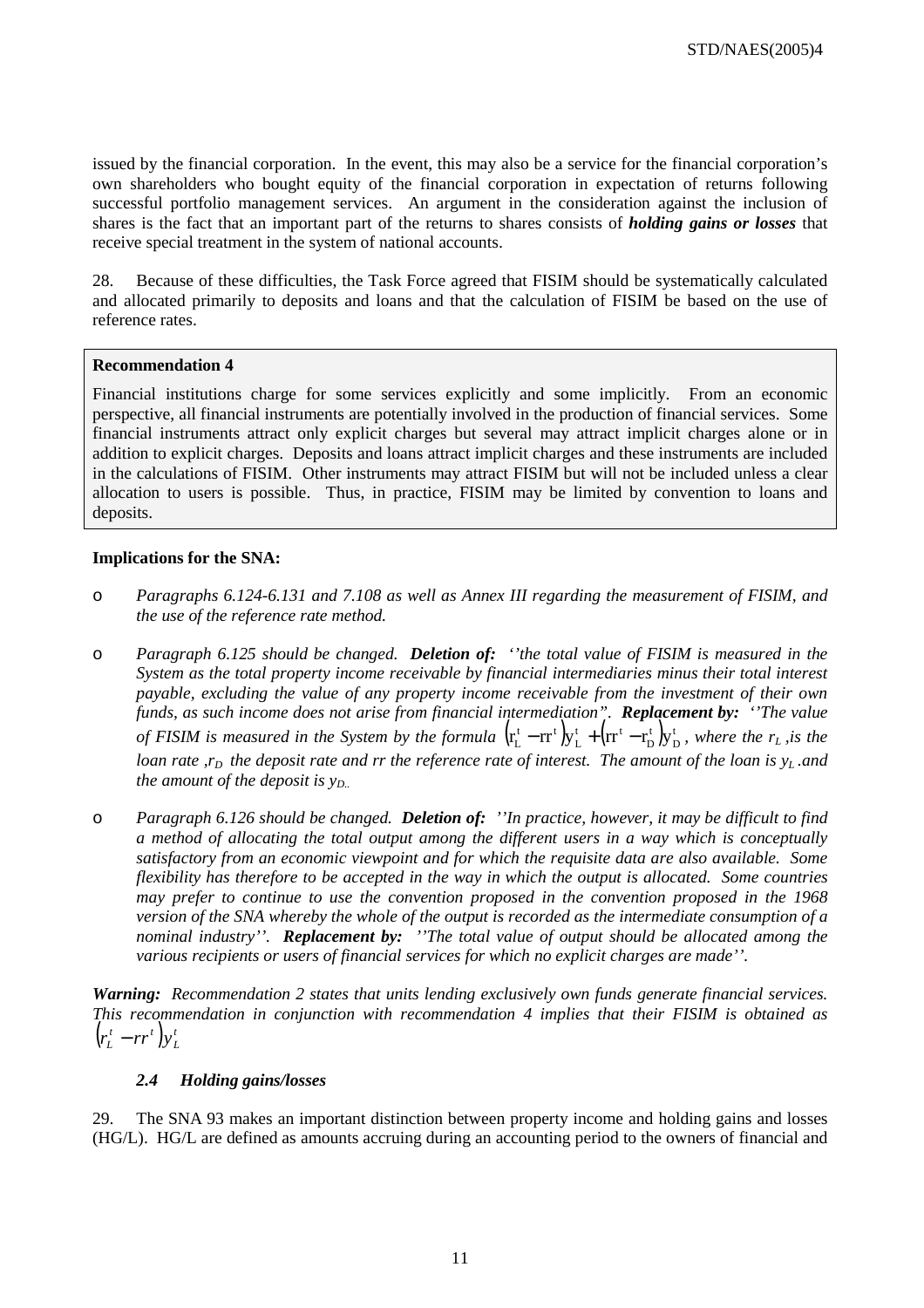non financial assets as a result of a change in prices. HG/L are thus neither the result of production nor income and are to be recorded independently of whether they are realised or not. In this respect, holding gains or losses cannot enter the valuation of financial services.

30. However, it can be argued that expected holding gains are part of the price at which some financial services are exchanged. The perspective of HG/L is a main incentive for financial institutions to engage in a productive process, using labour inputs to produce services. Thus, if holding gains were to be considered, ex-ante (expected), not ex-post (actual) holding gains/losses would be the appropriate variable. Nevertheless, due to conceptual and practical problems in incorporating holding gains/losses into the measurement of output of financial services, the Task Force recommended to persevere with the present SNA recommendations i.e. exclude holding gains and losses (even expected) from the production and income measure.

## **Recommendation 5**

When measuring the implicitly valued output of financial institutions, the question arises of whether expected holding gains and losses of financial institutions on their own account should be included in the measure. There is no question of including holding gains and losses as such in a direct measure of output in the SNA. However, for certain financial instruments, expected price changes constitute an important part of expected returns. In principle, therefore, they could be considered when approximating the value of financial services indirectly

Despite this conceptual position, given the empirical difficulties in estimating expected holding gains and losses, it is presently not recommended to include expected holding gains and losses in the measurement of financial services output.

It should also be noted that the issue of expected holding gains and losses has arisen in other contexts as well (e.g., insurance, depreciation, inventories). It is recommended that further investigation of the role of expected holding gains and losses throughout the system should be added to the research agenda of the SNA.

## **Implications for the SNA:**

o *None at the moment* 

## *2.5 The choice of reference rate*

31. The SNA 93 (paragraph 6.128) defines the reference rate as 'the pure cost of borrowing funds', that is a rate from which the risk premium has been eliminated to the greatest extent possible and which does not include any intermediation services.

32. The reference rate approach for measuring and allocating indirectly-priced financial services across institutional sectors has become common practice in most OECD countries. This convergence in approaches should be reflected in the SNA, although differences remain with regard to the choice of the reference rate. A majority of countries use interbank rates whereas others use treasury rates.

33. A special issue is to determine FISIM imports and exports. Typically exports and imports of FISIM are done in different currencies. Therefore it seems reasonable to distinguish several external reference rates according to currencies in which the transactions of imports and exports are denominated.

34. The Task Force agreed that a single risk-free reference rate should be used that has no service element in it and that reflects the maturity structure of risk-free financial instruments. In addition, the fact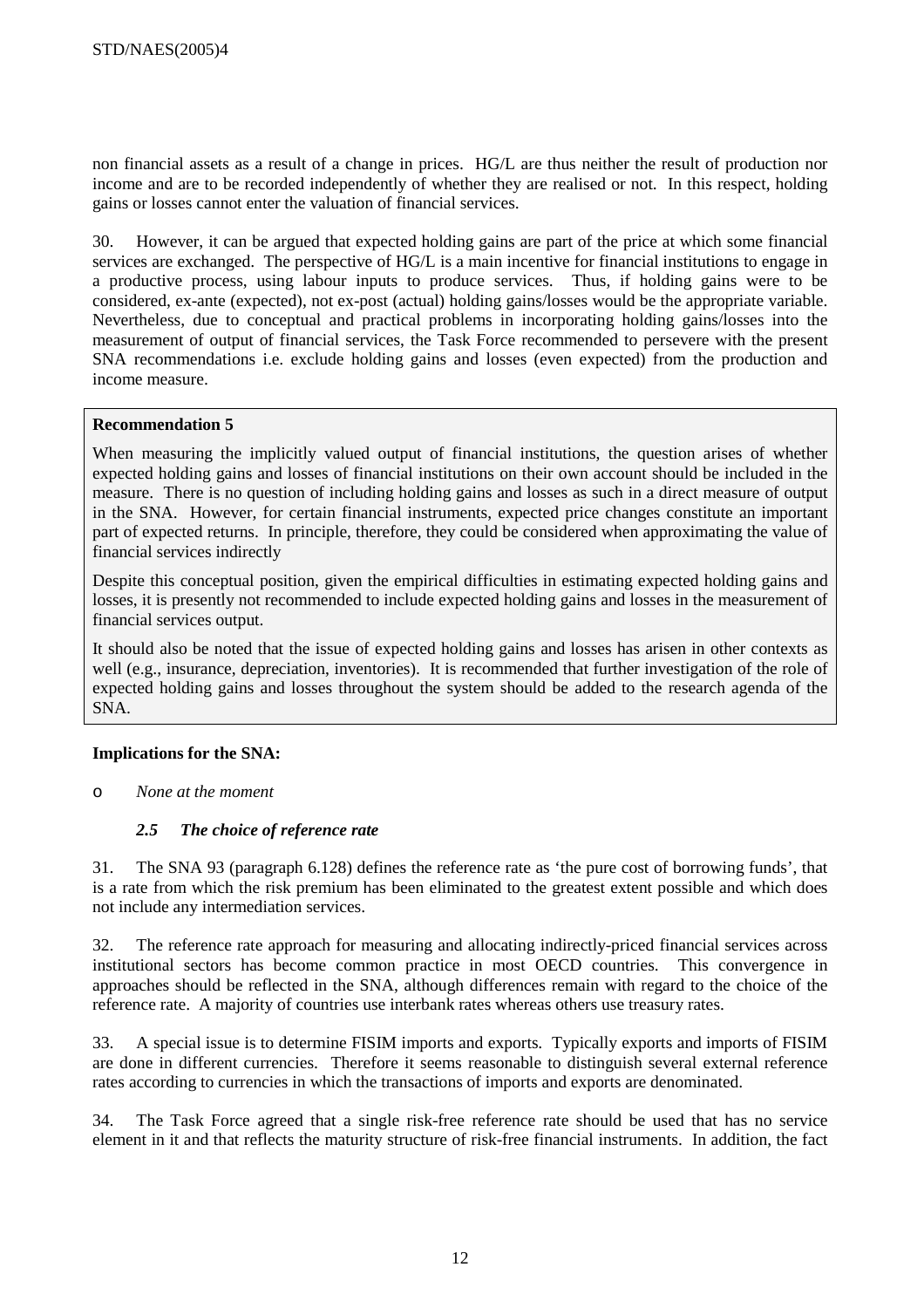that different currencies have different reference rates has to be considered, in particular for the calculations of imports and exports of financial services.

#### **Recommendation 6**

The reference rate used in the compilation of FISIM should be a risk-free rate that has no service element in it and that reflects the maturity structure of the financial assets and liabilities to which FISIM applies. It is recommended that a single reference rate be used for transactions in the local currency, but different reference rates may be used for transactions in other currencies.

## **Implications for the SNA:**

o *Paragraphs 6.124-6.131 as well as Annex III regarding the measurement of FISIM, and the use of the reference rate method.* 

## **III Market making services**

35. Market makers (such as Forex, Securities and Derivative dealers) are entities that continuously are ready to quote "bid-ask" prices on the securities. They commit to purchase or sell at those prices to whoever contacts them. Hence, the "bid-ask" quote reduces the uncertainty that customers face. Market makers are very important for maintaining liquidity and efficiency for the particular securities that they make markets in. They are financial corporations because they arbitrate in financial transactions by buying and selling (and therefore taking risks, unlike "brokers"), although the financial services are different from the other type that involves incurring liabilities to acquire assets. Their output is a result of risk transformation or liquidity provision.

36. Net spread earnings enable a measurement of service income (value added) from dealing activities. It is often argued that SNA does not cover the activity of market-makers, because it rules against the inclusion within income of any holding gains/losses generated on the purchases/sales of securities activities. However, gains arising - from purchasing at a "bid" quote with reselling at a "ask" quote should not be seen as a holding gain - for no price need have changed on the market. Instead, such gains are fully expected and they should be seen as income. Indeed, it seems natural that market makers ought to be seen as providing a service, which could be measured for each transaction by the difference between the sale/purchase price and the mid-market price at the time of the transaction.

37. An example is investment banks that provide a significant amount of trading services. Trading services are charged by selling to buyers at higher 'ask' prices and buying from sellers at lower 'bid' prices (trade margin). The bid-ask spread is the investment bank's compensation for these services. Another example is the output of investment funds that is normally measured as the sum of fees and commissions charged, but in the case of some unit trusts it may include the spread between the 'bid' and 'offer' price of the units.

38. The Task Force agreed that the measurement of the margins on foreign exchange and buying and selling of all securities by all financial corporations be made irrespective of whether the securities and other instruments are traded on own account or on behalf of clients.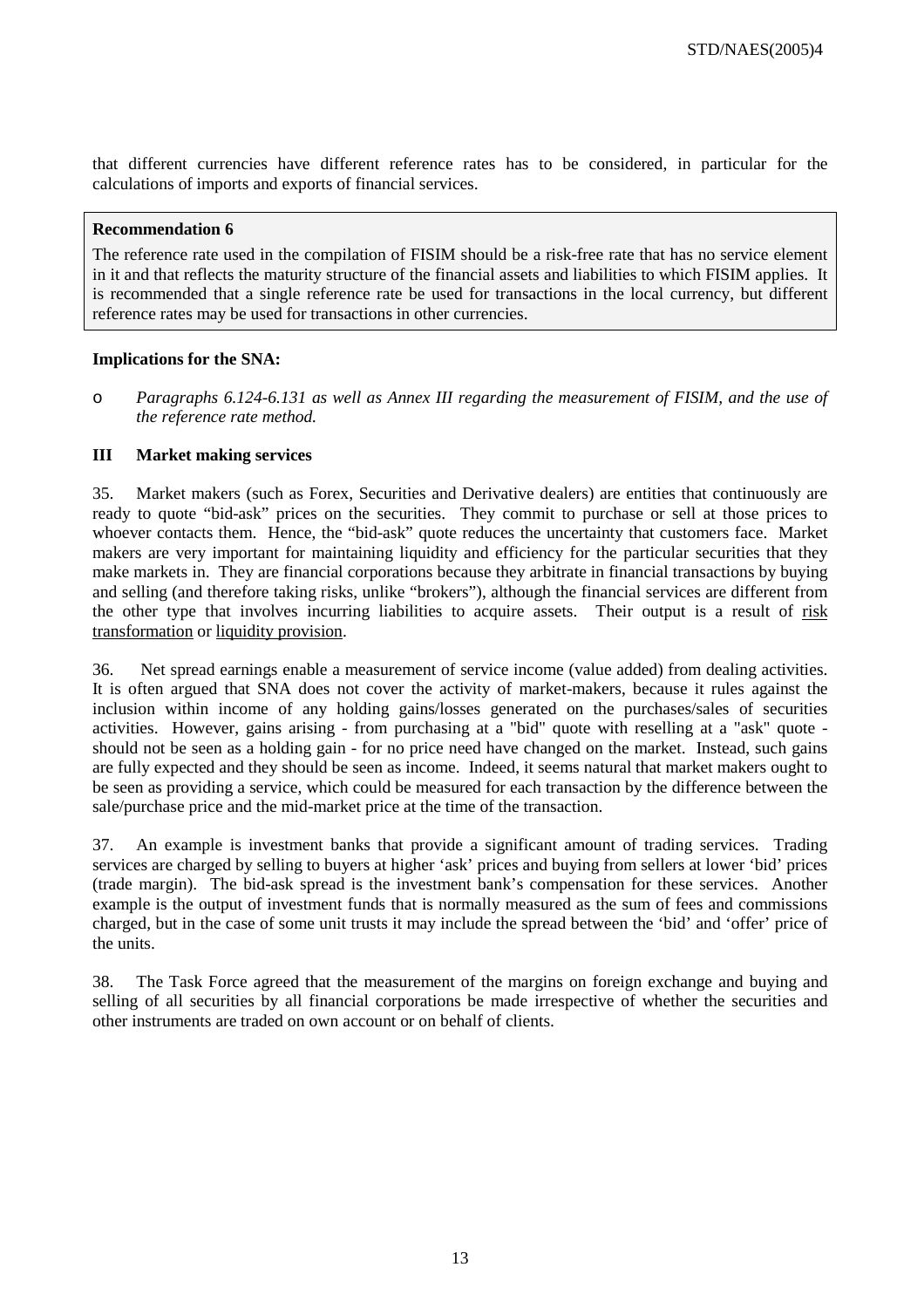## **Recommendation 7**

In practice, virtually all transactions in foreign exchange and securities are carried out via financial corporations. Two prices are quoted for transactions in securities: a bid price and an ask price. The first is the price which the potential buyer is to pay, and the second is the price that the owner receives on sale. The mid-price is by convention taken to be the average of these two prices. The difference between the bid price and the mid price is a margin paid by the buyer to the financial corporation, and the difference between mid price and the ask price is a margin paid by the seller. The value of securities in the balance sheet is at mid price and excludes these margins.

Financial corporations buy and sell securities both on their own account and on behalf of clients. Buying and selling on behalf of clients may be on demand, that is in immediate response to an instruction from the client to buy or sell a specific security. Alternatively, a financial corporation may acquire a stock of securities in order to meet future demand immediately. This activity is called market making and may be undertaken by specialised financial corporations or financial corporations providing a wide range of financial services. The SNA should measure the margins on the buying and selling of all securities by all financial corporations and attribute these as being paid by the seller and the buyer respectively, regardless of the purpose for which the securities and other instruments are being bought or sold.

When there is a delay between the purchase and sale of a security, in order to avoid including holding gains and losses, the margins are calculated on the basis of the prices prevailing at the time the purchase and sale take place.

# **Implications for the SNA:**

o *Paragraphs 3.76 and 14.78 concerning the calculation of a service charge as the difference between buying and selling rates and the midpoint rate. Market making services covering transactions in foreign exchange and securities carried out by financial corporations on own account are to be added to these paragraphs, as well as in the sequence of paragraphs 6.120-6.134.* 

## **IV Measurement of volume and price for financial services**

39. The output of financial services consists of two main components: financial services directly charged by financial corporations to their clients and financial intermediation services indirectly measured (FISIM).

40. As direct financial services like those attached to activities related to currency exchange, financial advisory services etc., are charged explicitly, prices simply equal the actual fees or commissions charged for providing the services. But the issue becomes more difficult when it comes to financial intermediary services for which the financial corporations do not charge explicitly. Ideally, we should have a price index that reflects the definition of the margin measure of FISIM. However, there are no directly observable price or quantity units that actually represent the output of FISIM. This causes major conceptual and practical problems regarding the price and volume measurement of FISIM and would therefore have to be based on conventions.

41. The only (indirect) mention of price/volume split of financial services in the SNA is in paragraph 16.70 where it is said that: "*Unfortunately ,however, it is sometimes not even possible to obtain satisfactory estimates of price and volume changes for output – for example, in certain market and nonmarket industries such as finance, etc. In these cases, it might be necessary to resort to third-best solutions by estimating movements of value-added at constant prices on the basis of the estimated volume changes of the inputs into the industries*".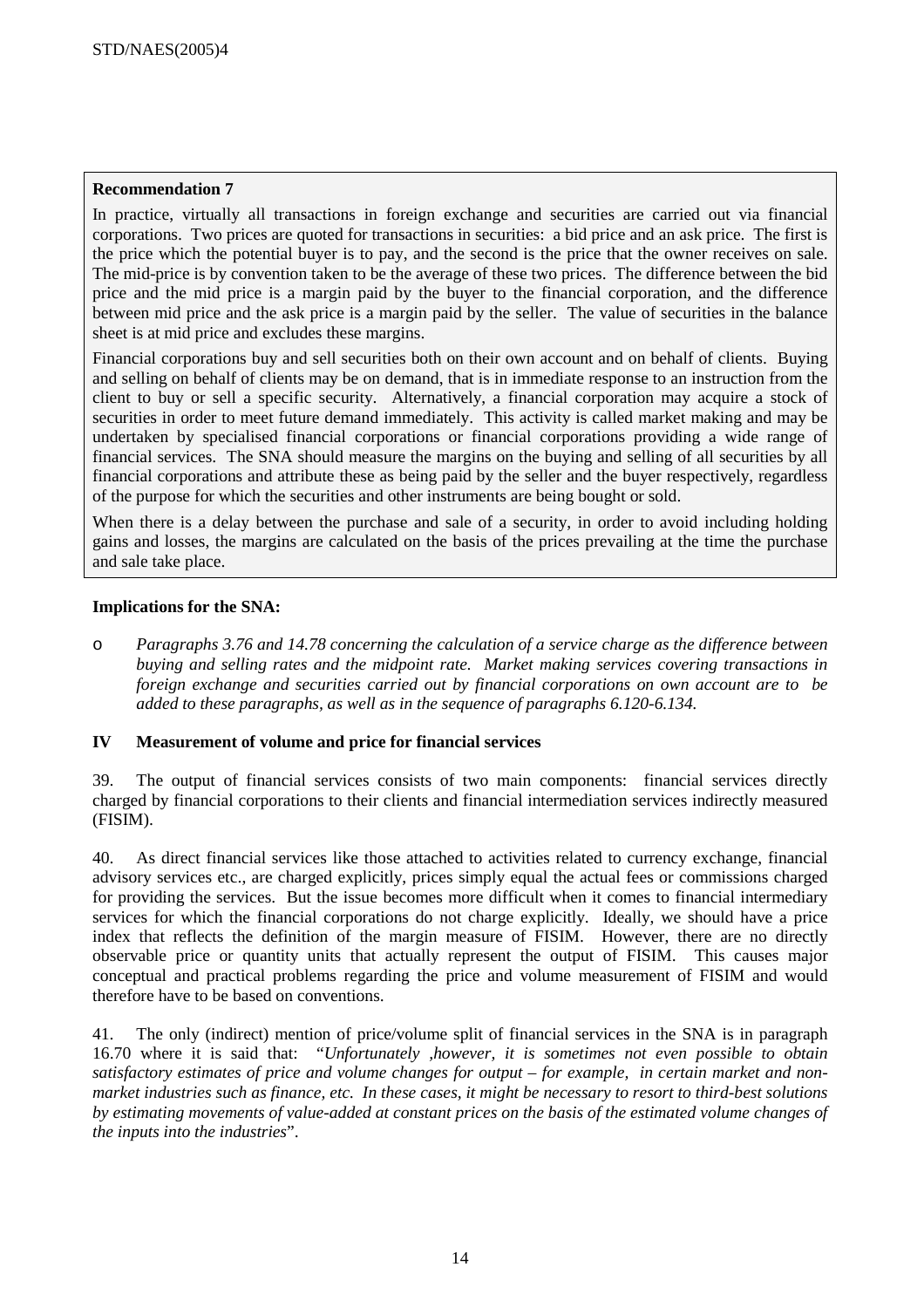42. Measuring the volume output based on inputs is always a fallback solution, but the task force preferred to propose a direct measure.

#### **Recommendation 8**

The measurement of output of FISIM is discussed in recommendation 4. Ideally a direct deflator of the output at current prices should be constructed as a PPI that reflects the margin measure of FISIM. However the nature of financial services cannot easily be connected to price and quantity units. Besides, the change in quality is an important issue in financial services. The length of opening hours for bank branches, the proximity of a local branch, the quality of investment advice are some central quality features of financial services. In the absence of direct deflators one of the following approaches is recommended:

- The rate of change of the volume indicator can be derived using the rate of change of stocks of loans and deposits deflated by a general price index (e.g. the GDP deflator).
- Direct output indicator method. Break down the different characteristics linked to financial services (e.g. numbers and value of loans and deposits, savings, money transfers etc.). For each of the characteristics an appropriate volume indicator is to be derived. The volume indicators are then weighted together<sup>5</sup>.

## **Implications for the SNA:**

o *Paragraph 16.70* 

#### **V Measurement of volume and price for non-life insurance services**

43. The value of output of non-life insurance services is measured aspremiums + adjusted premiums supplements – adjusted claims. From this definition, it is clear that there are no directly observable price or quantity components of the services that truly represent the nature of the output. The SNA defines insurance as an activity, but does not give the definition of an individual unit of insurance. Hence it is difficult to find a method to measure the output of non-life insurance in volume terms. Ideally a price index should be obtained directly from insurers that correspond to the concept that underlies the margin calculation. However, in practice such a price does not exist. Only premium prices exist. Premium price indices are indices that measure the change in the price of a policy with all characteristics remaining constant. For example, price statisticians will ask companies to price for subsequent periods the insurance of a given type of car, two years old, with a given set of options, with a given type of driver, etc. The price index will be the aggregation of those individual price changes, all characteristics held constant. However, premium price indices are not the perfect price indices to deflate the insurance output in national accounts. The Task Force did not deal with the possibility of developing such direct price indices of insurance.

44. As for financial services, the only (indirect) mention of price/volume split of insurance services in the SNA is in paragraph 16.70 "*Unfortunately ,however, it is sometimes not even possible to obtain satisfactory estimates of price and volume changes for output – for example, in certain market and nonmarket industries such as finance, etc. In these cases, it might be necessary to resort to third-best solutions by estimating movements of value-added at constant prices on the basis of the estimated volume changes of the inputs into the industries*".

<sup>5</sup> <sup>5</sup> The Task Force did not discuss the weights to be used. Though commonly weights are derived through an analysis of the importance of the different activities contributing to FISIM. For example it is assumed that a change of the number of, for instance, saving accounts will lead to a proportional change in the volume of FISIM, while a change of the average value per account will lead to only a limited change of the volume of FISIM.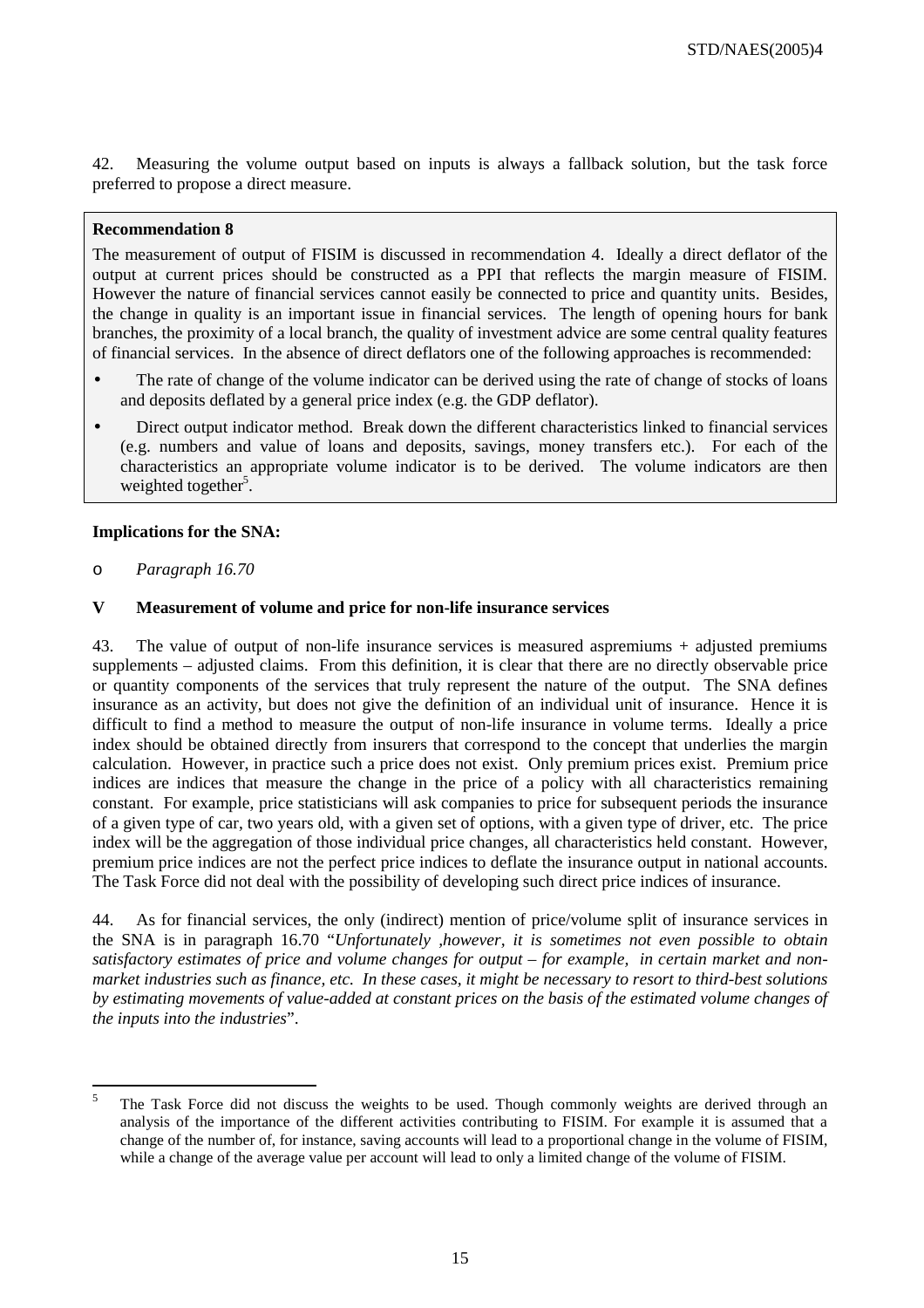45. The Task Force favoured instead two different methods: (1) a direct volume measure, (2) a deflated premium method.

46. The direct volume measure is based on an indicator constructed as the aggregation of detailed quantity indicators reflecting the number of policies, for each line of insurance product (household, motorvehicle, third party liability, etc.). Weights should in principle be the current price margin type measure of insurance output for each line of insurance output. However, it may be that these margin weights are difficult to use in practice, as they even may be negative is some years for detailed line of products. If this is the case, gross weights could be used.

47. The movement of this indicator will essentially reflect the change in the number of policies. This is probably in some way a good indicator of the volume of *activity* of insurance companies. However, it has conceptual and practical drawbacks. For example, the change in the number of policies from one year to another may be affected by changes in the marketing of policies which would be difficult to interpret as a change in the volume of insurance services procured to customers unless one has in mind only a concept of volume of insurance service as the pure *activity* of the insurance companies. The insurance service provided to policy holders does not depend on the number of policies but in the amount of assets and revenues.

48. A better measure of the change in the volume of the output of insurance would be the ''deflated premium approach''. The deflated premium approach consists of using as an extrapolation of the level of the output of non-life insurance for the base year, the change of an index corresponding to the deflation of the sum of gross premiums by premium price indices. Deflated premiums have the advantage, over a method based on number of policies, of taking into account the amounts insured. For example, if two homeowner policies are bundled together but the amount of premium paid by the policy holder remain constant, the deflated premium approach will result in an index with no change while the method based on the number of policies will wrongly decrease. Conversely, let us suppose that, in year 1, a customer insures a cheap car, and in year 2, changes to an expensive car. Let us suppose also that there are no price changes at all, neither of cars nor of insurance premiums for these cars. In this case, the insurance premium of this customer is going to increase significantly as it takes into account the fact that the amount insured is much bigger. With the previous method, the "direct output method", the number of policies remain constant and thus the volume of insurance services remain constant. With a premium deflated approach, the volume of insurance services consumed significantly increases. This appears sound, as, for the customer, the volume output of insurance services rises with the real value of private assets and income insured.

49. The use of a deflated premium indicator has also other advantages. First, the series of gross premiums are easy to obtain. It requires however the availability of premium price indices, but these price indices tend to be more and more available as they are considered an integral part of CPIs and PPIs. Second, the movements of premiums and of premium prices are relatively easy to interpret and smooth.